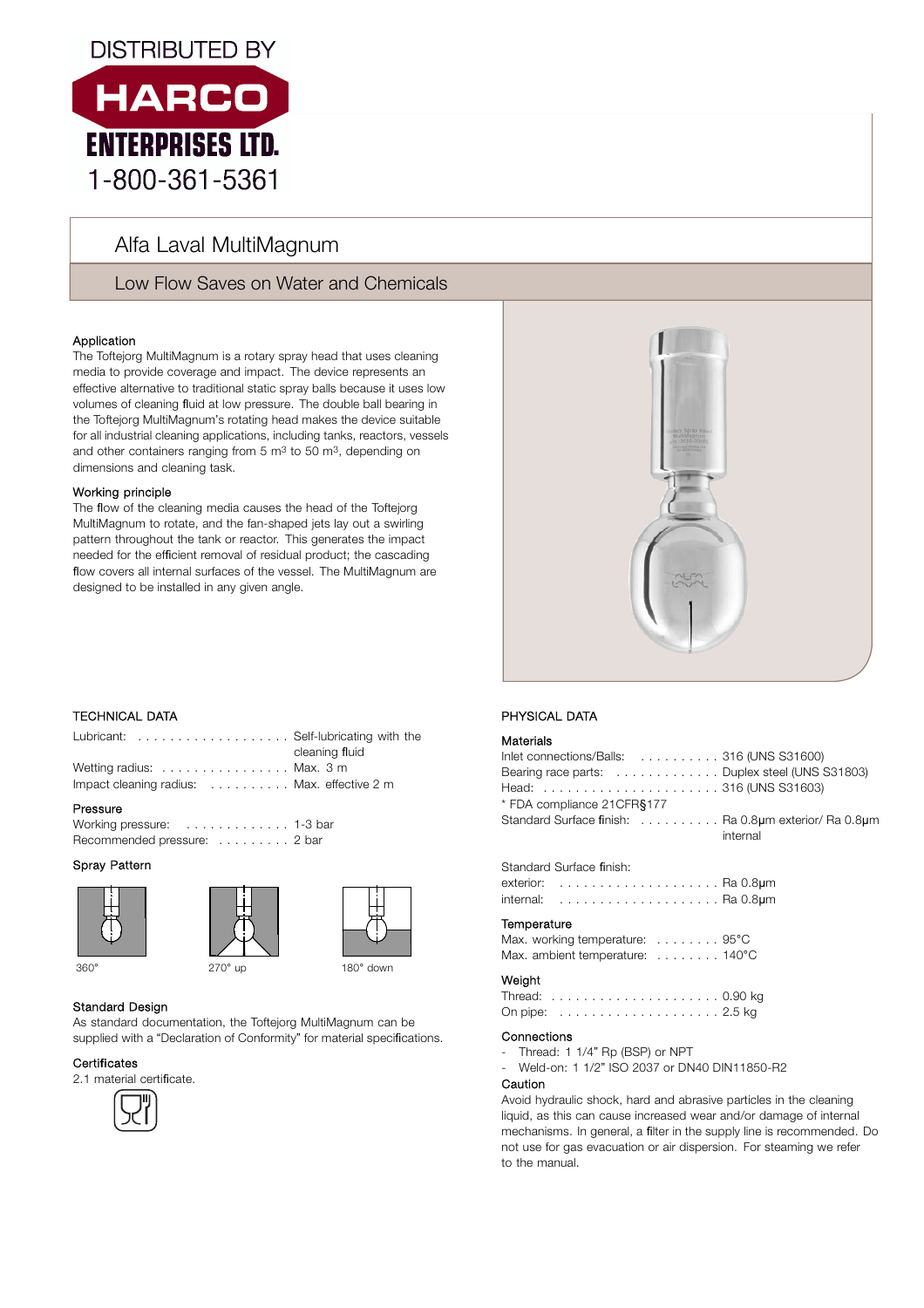

Dimensions (mm)





Thread Weld-on OD 4104-0003 A t B ID

DIN Range 2: ø41 x 1.5 mm

| <b>Type</b> |     |                  |    |  |
|-------------|-----|------------------|----|--|
| Thread      | 183 | $\varnothing$ 65 | 46 |  |
| Weld-on     | 000 | Ø65              |    |  |

pipe<br>ISO: 1 1/4" NPT 838 x 1.6 mm